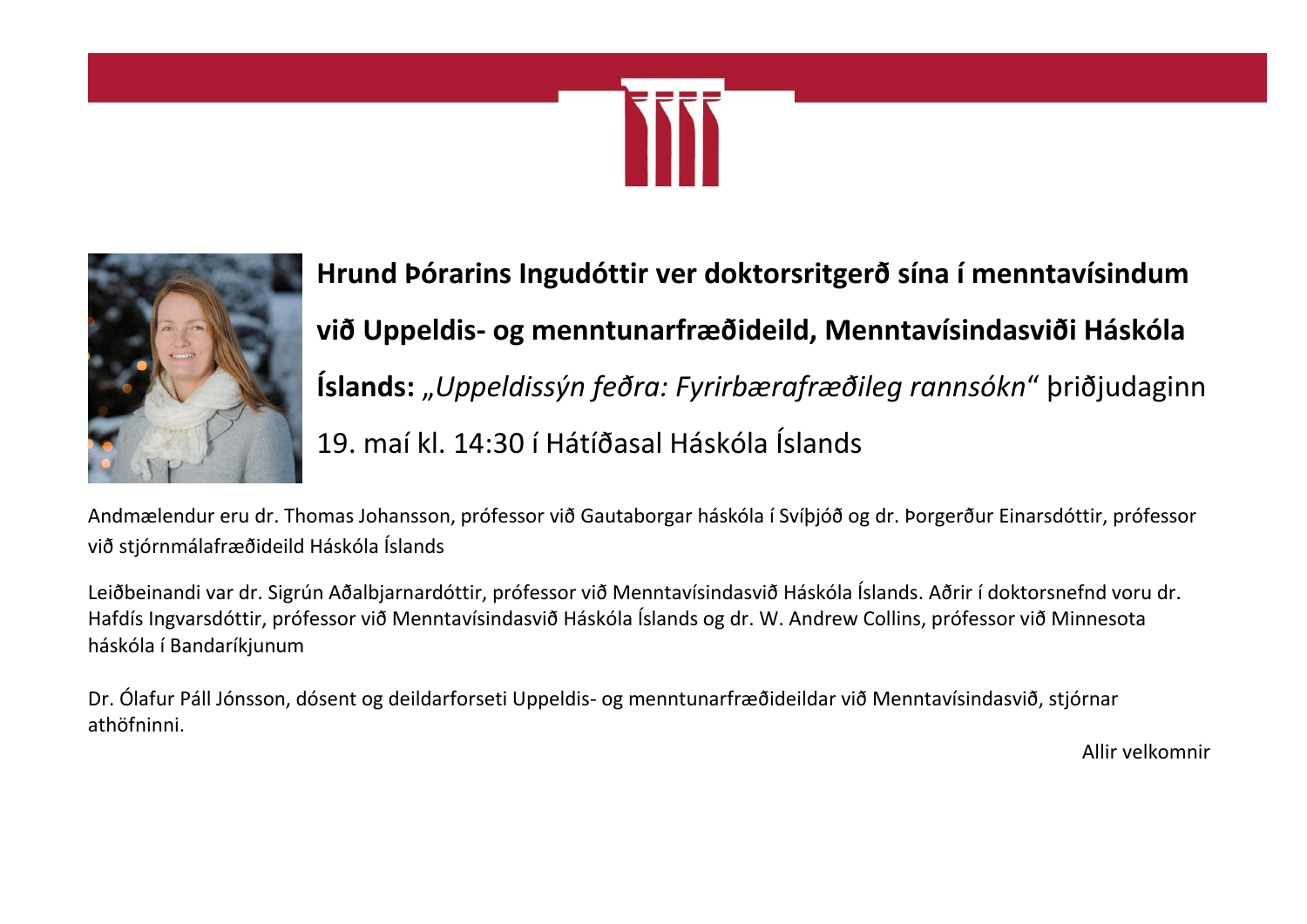Þriðjudaginn 19. maí 2015, kl. 14:30 fer fram doktorsvörn frá Uppeldis- og menntunarfræðideild við Menntavísindasvið Háskóla Íslands. Þá ver Hrund Þórarins Ingudóttir doktorsritgerð sína. Verkefnið ber heitið Uppeldissýn feðra: Fyrirbærafræðileg rannsókn. Enska heitið er Fathers' Pedagogical Vision: A Phenomenological Study.

## Um verkefnið

#### *Uppeldissýn feðra: Fyrirbærafræðileg rannsókn*

Foreldrar, bæði mæður og feður, gegna mikilvægu hlutverki við að hlúa að almennum þroska og velferð barna sinna. Markmið þessarar rannsóknar var að öðlast dýpri þekkingu og skilning á uppeldissýn feðra; gildum þeirra, markmiðum og leiðum. Auk þess var skoðað hvernig lífsreynsla þeirra tengist uppeldissýn þeirra. Annað markmið var að þróa nýtt greiningarlíkan byggt á líkani Sigrúnar Aðalbjarnardóttur af uppeldis- og menntunarsýn kennara og skólastjórnenda í því augnamiði að auka skilning okkar á uppeldissýn feðra. Fræðilegur bakgrunnur rannsóknarinnar var sóttur bæði til félagslegrar hugsmíðahyggju og vistfræðilegs sjónarhorns í anda vistfræðikenningar Bronfenbrenner. Við greiningu gagna var beitt fyrirbærafræðilegri nálgun.

Niðurstöður rannsóknarinnar benda til að gildin sem feðurnir í rannsókninni hafa að leiðarljósi við uppeldi barna sinna séu: öryggi, ást og umhyggja, heiðarleiki, virðing, traust og gildi fjölskyldu. Velferð barnanna gengur eins og rauður þráður í gegnum markmið feðranna: Þeir vilja að börnin spjari sig vel, einkum að því er snertir hamingju og velgengni. Þeir vilja að börn þeirra séu sátt við sjálf sig og lífið, séu hæf í samskiptum, fylgi reglum og venjum, lifi heilbrigðu lífi og geti staðið á eigin fótum. Að veita börnunum öryggi, ást og umhyggju er ráðandi bema í uppeldisleiðum feðranna. Þeir segjast vilja vera til staðar fyrir barnið, vera fyrirmynd, veita endurgjöf, upplýsa, veita frelsi og halda aga. Í stuttu máli leggja þeir mikla áherslu á *ást og umhyggju* og *frelsi* (frjálsræði, sjálfræði og sjálfstæði) og *öryggi og mörk*. Lífsreynsla feðranna tengist uppeldissýn þeirra og þeir þrá að standa sig betur en feður þeirra gerðu: Þeir vilja vera virkari við uppeldi barna sinna og hafa betra samband við þau. Þeir vilja verja meiri tíma með börnum sínum, vera tilfinningalega nánari þeim og eiga fleiri og innihaldsríkari samræður við þau en þeir sjálfir áttu með feðrum sínum. Algengast er að mæður (þ.e. þeirra eigin móðir og barnsmóðir þeirra) séu fyrirmyndir þeirra við uppeldið. Menning, félagslegar aðstæður og sögulegt samhengi svo sem gildi samfélagsins, íslensk löggjöf, velferðarkerfið, fjölmiðlar, tíðarandi og hefðir tengjast einnig sýn þeirra. Niðurstöður rannsóknarinnar ættu að vera mikilvægt framlag til rannsókna á föðurhlutverkinu og uppeldissýn feðra. Einnig ættu niðurstöðurnar að vera gagnlegar við stefnumótun foreldrafræðslu og uppeldisráðgjöf og upplýsandi fyrir stjórnendur og aðra fagaðila á þessu sviði.

## Enska

#### *Fathers' Pedagogical Vision: A Phenomenological Study.*

Parents, both mothers and fathers, play an important role in fostering their children's general growth and well-being. The purpose of this study was to gain a deeper understanding of fathers' pedagogical vision—their values, goals, and practices—and of how their lived experiences relate to their pedagogical vision. Another part of the purpose was to modify an analytical model which was based on Aðalbjarnardóttir's model of teachers' and principals' pedagogical vision to add to our understanding of fathers' pedagogical vision. The study's theoretical framework used both social constructivism and an ecological perspective in the spirit of Bronfenbrenner's ecological system theory. Phenomenological approach was used to analyse the data.

The analysis revealed several values the fathers appear to use for guidance in raising their children: security, love and care, honesty, respect, trust, and the value of the family. The well-being of their children is a leitmotif running through the fathers' parenting goals: They want their children to do well, especially in relation to their happiness and success. They want their children to be at peace with themselves and with life, have interpersonal skills, follow rules and customs, have healthy lifestyles, and be self-reliant. Providing children with security, love and care is an overarching theme in the fathers' parenting practices. They say they want to be there for the child, be a role model, give feedback, inform, provide freedom, and maintain discipline. In sum, they highly emphasize *love and care* and *freedom* (freedom of action, autonomy and independence) and *security and boundaries*. The fathers' lived experiences influence their view: their desire is to do better than their fathers. They want to participate more fully in parenting their children and have more of a